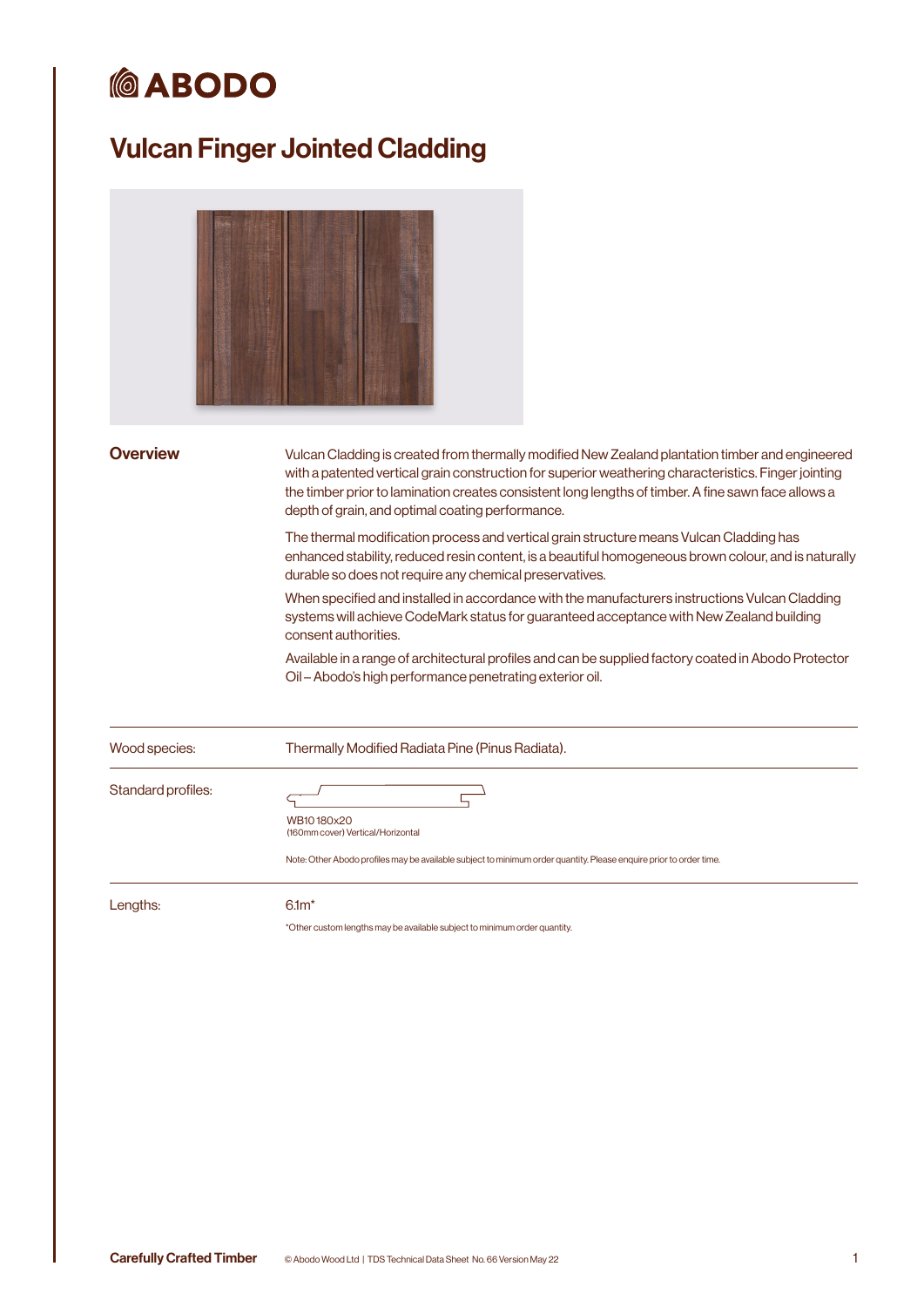# **@ABODO**

## Vulcan Finger Jointed Cladding

Colours: Colours presented are in Protector – Water Borne and are indicative only. Colour may change/fade as a part of the natural weathering process. Darker tones will hide the finger joint better than lighter tones that will tend to show up more after weathering.





Vulcan White Vulcan Sioo:x

(Weathered 1 yr)

| <u>E TUUUUL SPUULIUULIS</u> |                                                                                                                                                                                                                                                                                                                                                                                                            |
|-----------------------------|------------------------------------------------------------------------------------------------------------------------------------------------------------------------------------------------------------------------------------------------------------------------------------------------------------------------------------------------------------------------------------------------------------|
| Name:                       | Abodo Vulcan Finger Jointed Cladding.                                                                                                                                                                                                                                                                                                                                                                      |
| Quality:                    | Finger Jointed Select Grade/Individual laminations finger jointed. Front face and edges virtually<br>free of any defects but with one edge knot and one small face defect allowed per piece in 20% of<br>boards only. Back side with some defects allowed.                                                                                                                                                 |
| Finish:                     | Fine bandsawn face (some variation in the visual appearance of the bandsawn finish can be<br>expected).                                                                                                                                                                                                                                                                                                    |
| Durability:                 | Thermally modified – INTENZ Thermowood 230 degrees schedule. No chemical preservatives<br>used. Field tested at SCION, Rotorua. Suitable for uses described in NZS3602:2003 Table 2A<br>'Requirements for wood-based building to achieve a 15 year durability performance Members<br>exposed to exterior weather conditions and dampness'. Durability Class 1 (EN350-1), Class 2 above<br>ground (AS5604). |
| Insect attack:              | Thermally modified pine is resistant to most wood boring insects but is not always resistant to<br>termites. Preservative treatment is required for termite zones.                                                                                                                                                                                                                                         |
| Intended use:               | Intended for above ground use in residential and light commercial buildings with risk score of 20 or<br>below as per 'Weather tightness risk matrix' in E2/AS1.                                                                                                                                                                                                                                            |
| Serviceable life:           | 30 years or more when maintained according to manufacturer's recommendations.                                                                                                                                                                                                                                                                                                                              |
| Warranty:                   | 15 years against fungal decay (subject to terms and conditions).                                                                                                                                                                                                                                                                                                                                           |
| Moisture content:           | Approx. 7% MC (+/-2%) at time of dispatch.                                                                                                                                                                                                                                                                                                                                                                 |
| Construction:               | Laminated with vertical grain orientation.                                                                                                                                                                                                                                                                                                                                                                 |
| Glue:                       | New generation polyurethane adhesive-VOC, solvent and formaldehyde free. Exterior Type 1-AS/<br>NZS4364. Approved for Service Class 3 (exposed exterior applications).                                                                                                                                                                                                                                     |
| <b>Expected dimensional</b> |                                                                                                                                                                                                                                                                                                                                                                                                            |
| change in structure:        | Width expansion approx 2%, length expansion approx 0.25%, thickness expansion approx 2.5%<br>(from 7%MC to fibre saturation -variation will occur between boards).                                                                                                                                                                                                                                         |
|                             |                                                                                                                                                                                                                                                                                                                                                                                                            |

### Product specifications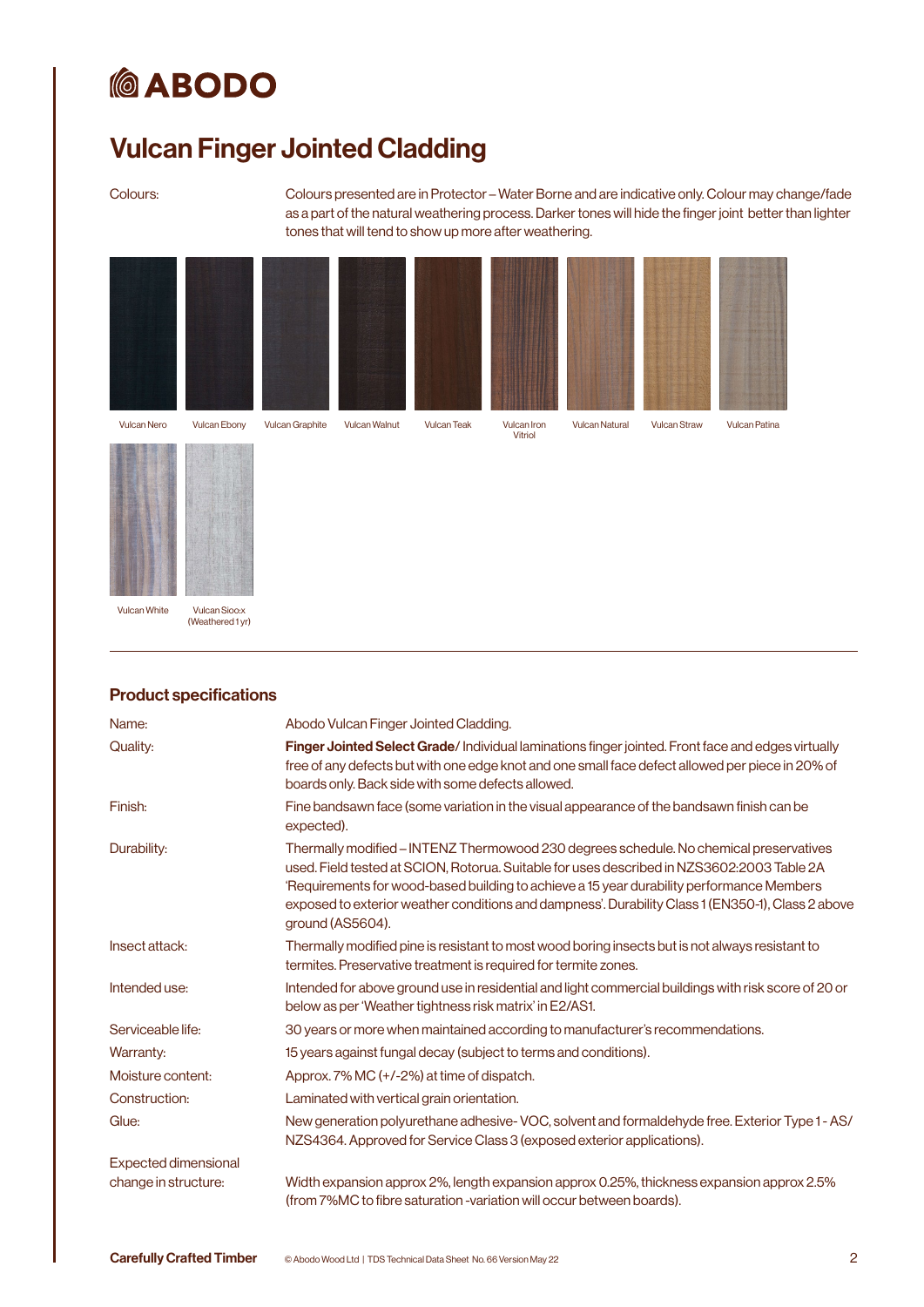# **@ABODO**

# Vulcan Finger Jointed Cladding

### Product specifications

| Density:                                          | ~420 kg/m3.                                                                                                                                                                                                                                                                                                                                                                                                                                                                                                                                                                                                                             |
|---------------------------------------------------|-----------------------------------------------------------------------------------------------------------------------------------------------------------------------------------------------------------------------------------------------------------------------------------------------------------------------------------------------------------------------------------------------------------------------------------------------------------------------------------------------------------------------------------------------------------------------------------------------------------------------------------------|
| Fire:<br>Janka).                                  | Group 3, Group 1S with application of intumescent coating (interior only). Hardness: Low (2.5kN                                                                                                                                                                                                                                                                                                                                                                                                                                                                                                                                         |
| Weight:                                           | ~11 kg/m2 ('light weight cladding' NZS3604).                                                                                                                                                                                                                                                                                                                                                                                                                                                                                                                                                                                            |
| Thermal properties:                               | $-0.11$ W/(mK).                                                                                                                                                                                                                                                                                                                                                                                                                                                                                                                                                                                                                         |
| pH (indicative):                                  | $-3.9.$                                                                                                                                                                                                                                                                                                                                                                                                                                                                                                                                                                                                                                 |
| Compatibility:                                    | Vulcan has little or no corrosiveness on most metals (separation required to zinc) and can be placed<br>in contact with most building materials Normal PVA, PU, MUF glues and RF resins can be used.                                                                                                                                                                                                                                                                                                                                                                                                                                    |
| Coating:                                          | Vulcan will take most stains, penetrating oils and paints well, though up-take of coating is generally<br>higher than normal. At least one coat must be applied all sides including back face, and ends, and at<br>least two coats to the front face and edges with Abodo Protector Oil or other approved proprietary<br>wood stain.                                                                                                                                                                                                                                                                                                    |
|                                                   | Available factory pre-coated (minimum order quantity of 225LM applies).                                                                                                                                                                                                                                                                                                                                                                                                                                                                                                                                                                 |
| Patent:                                           | NZ Pat. 601245.                                                                                                                                                                                                                                                                                                                                                                                                                                                                                                                                                                                                                         |
| Certification:                                    | FSC <sup>®</sup> -certified mixed, No.: SGS-COC-004944. Declare Certified - Red List Free.                                                                                                                                                                                                                                                                                                                                                                                                                                                                                                                                              |
| NZBC compliance:                                  | CodeMark Certified cladding system-certificate number CM70046.                                                                                                                                                                                                                                                                                                                                                                                                                                                                                                                                                                          |
| <b>Environmental Product</b><br>Declaration (EPD) |                                                                                                                                                                                                                                                                                                                                                                                                                                                                                                                                                                                                                                         |
| registration number:                              | S-P-01543                                                                                                                                                                                                                                                                                                                                                                                                                                                                                                                                                                                                                               |
| Green building points:                            | Greenstar - 2.5 pts / Homestar - 2 pts + 1 innovation pt.                                                                                                                                                                                                                                                                                                                                                                                                                                                                                                                                                                               |
| <b>Product handling</b>                           | Weatherboards and accessories must be kept clean dry, under cover and out of the weather<br>prior to installation.                                                                                                                                                                                                                                                                                                                                                                                                                                                                                                                      |
|                                                   | Timber must be stored horizontally on bearers at least 100mm off the ground.<br>$\overline{\phantom{m}}$                                                                                                                                                                                                                                                                                                                                                                                                                                                                                                                                |
|                                                   | Extra care must be taken during installation so as not to damage the factory finish of the boards.                                                                                                                                                                                                                                                                                                                                                                                                                                                                                                                                      |
|                                                   | Wear dust mask, eye protection when cutting timber.<br>-                                                                                                                                                                                                                                                                                                                                                                                                                                                                                                                                                                                |
|                                                   | Do not burn treated timber. Dispose of off-cuts in lined land fill or an approved furnace.<br>-<br>Wear gloves when handling to avoid marking the timber surface and to protect against splinters.                                                                                                                                                                                                                                                                                                                                                                                                                                      |
|                                                   |                                                                                                                                                                                                                                                                                                                                                                                                                                                                                                                                                                                                                                         |
| <b>Fixing overview</b>                            | Timber framing is to be in accordance with NZS3604. Studs at max 600mm centres. If installing<br>-<br>horizontal weatherboards nogs must be spaced at max 800mm centres or otherwise according<br>to proprietary wall system requirements. If installing vertical weatherboards nogs must be<br>spaced at max 480mm centres, or max 800mm centres if using structurally fixed CBH-<br>45x45mm cavity battens or otherwise according to proprietary wall system requirements.<br>Fix cladding over a water proof, breathable building wrap, rigid air barrier or other suitable<br>waterproof substrate in conformance with NZBC E2/AS1. |
|                                                   | A cavity system is recommended with minimum 45x18mm H3.1 battens (a cavity is required for<br>CodeMark certification).                                                                                                                                                                                                                                                                                                                                                                                                                                                                                                                  |
|                                                   | Horizontal cavity battens should be castellated (notched) and beveled or Cavibat fluted<br>polypropylene to allow water run-off in service.                                                                                                                                                                                                                                                                                                                                                                                                                                                                                             |
|                                                   | Structurally fixed H3.2 timber cavity battens are allowed, provided battens are fixed with<br>stainless steel flat head nails or 10g screws staggered at min 300mm centres (when using a<br>20x45mm cavity batten) or min 600mm centres (when using a 45x45mm cavity batten) and<br>with min 40mm fixing penetration into stud.                                                                                                                                                                                                                                                                                                         |
|                                                   | Fix boards either vertically or horizontally as appropriate to the profile type specified at the<br>$\qquad \qquad -$<br>following maximum batten spacings:<br>480mm centres for vertically fixed weatherboards or<br>600mm centres for horizontally fixed weatherboards<br>٠                                                                                                                                                                                                                                                                                                                                                           |
|                                                   |                                                                                                                                                                                                                                                                                                                                                                                                                                                                                                                                                                                                                                         |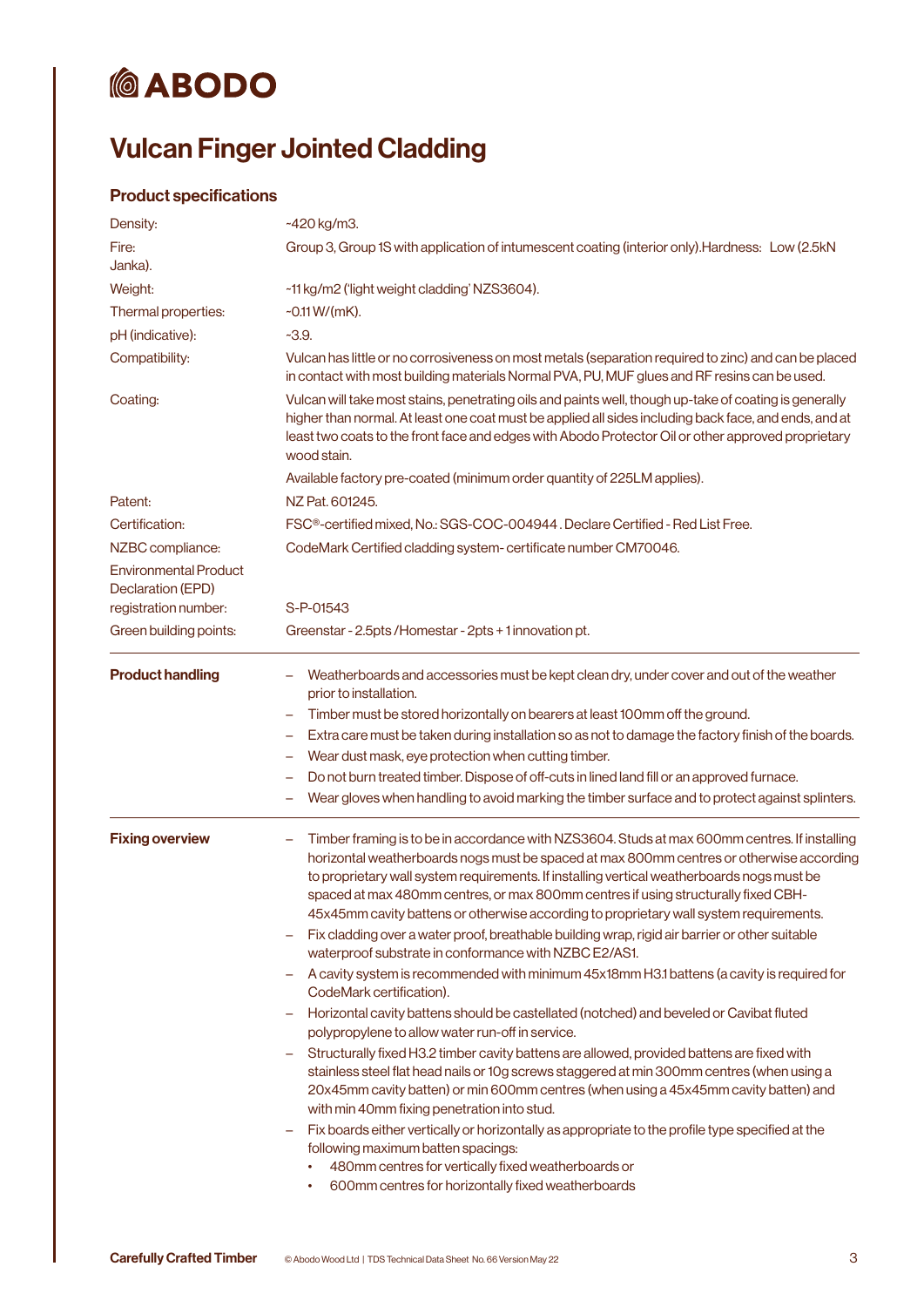# **MO ABODO**

### Vulcan Finger Jointed Cladding

- Fixing overview High quality hot dipped galvanised fixings (secret fixed profiles only) or stainless steel fixings (face fixed profiles) must be used. Stainless steel fixings must be used in sea spray zones in all cases. Note: Silicone bronze/copper fixings can be subject to oxidation during weathering, resulting in discolouration and weeping around fixing head.
	- For Bevelback, Vertical shiplap and Rusticated weatherboards, use rose or pentagon head annular groove nails (hand driven) to achieve minimum 30mm penetration into stud or stud and batten combined (when using a structurally fixed cavity batten) and positioned approximately 10mm beyond the over- lap.
	- For WB10 or WB12 secret fix profile, use flat head ring shank nails or self drilling selfcountersinking head screws so as to achieve 30mm penetration into stud, or 30mm into the stud and batten combined (when using a structural cavity batten only) and positioned 12mm from the tongue edge. Punching/puttying of fixings is not required. Screw fixing is recommended.
	- Fixings at ends of boards must be at least 12mm from edge, and must be pre-drilled before applying fastener. Ensure 2mm expansion gap to back of boards.
	- All end grains and notches must be sealed using Abodo's Protector End Seal or equivalent wax sealer, or Sioo:x End Grain Sealer in the case of Sioo:x coated boards.
	- Joins between board ends must be made over battens only, using a 35degree mitre, and application of sealant at the join eg: Sikaflex 11FC.
	- For cavity systems use perforated cavity base closer flashing at base board to allow drainage, air flow and keep out vermin.
	- Cladding must finish 100mm above paved surface or 175mm above un-paved surfaces. Base of cladding must not sit directly into flashings or other cladding materials such as masonry. Minimum 5mm gap must be left to flashings allowing fall to shed water away from the wall cavity.
	- Use Abodo finishing mouldings backed by hemmed corrosion resistant internal flashings as required, corners, windows, doors and where cladding meets soffit. Fix mouldings with 40mm stainless flat head ring shank nail (hand driven) at max 450mm centres.
	- At least one coat of Protector oil or proprietary specified wood stain must be applied to all sides prior to installation and then a further one or two coats applied once boards are fixed in place according to manufacturer's instructions. For other specialty coatings such as Sioo:x refer to specific literature.

### Fixing details:



### Note: The adjacent is an overview only.

Please refer to CodeMark Weatherboard Cladding Manual CWB-M-130925 and detail drawings at: abodo.co.nz/resources for detailed installation information prior to specification or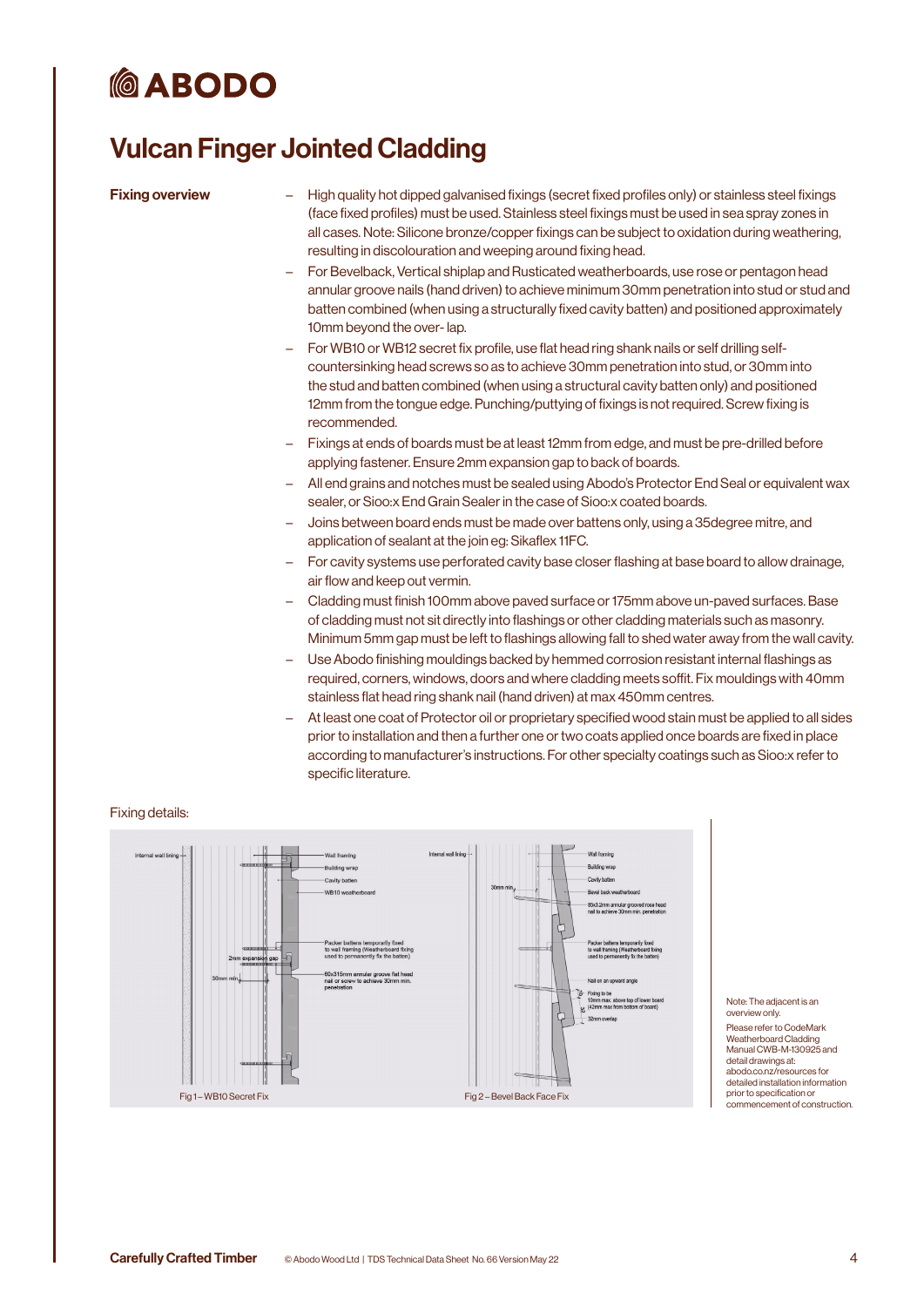# *<b>@ABODO*

## Vulcan Finger Jointed Cladding

Exterior mouldings:



Note: Other profiles are available and should be specified according to the system being used- please refer to CodeMark Weatherboard Cladding Manual CWB-M-130925 for more details.

Horizontal castellated cavity battens:



- Maintenance **Eggen Company 12 months** with gentle detergent such as Sioo:x Maintenance wash, warm water and soft brush.
	- If possible it is recommended to apply a further coat of oil after approx 12 months of weathering.
	- Make a maintenance check every two summers. Check all weatherboards, junctions, flashings, mouldings and replace or remediate as required to maintain weather tightness of the cladding system.
	- For heavily soiled or mouldy areas use Rejuvenator or similar timber cleaner, apply active mouldicide and recoat with penetrating oil.
	- Re-coat every 2-3 years or as required to maintain colour and integrity of coating. Re-coat period may be longer or shorter depending on climatic conditions and/or positioning of cladding to the sun. Preparation with Rejuvenator or other similar oxalic timber cleaner is recommended prior to coating. For Sioo:x coated timber refer to specific maintenance information.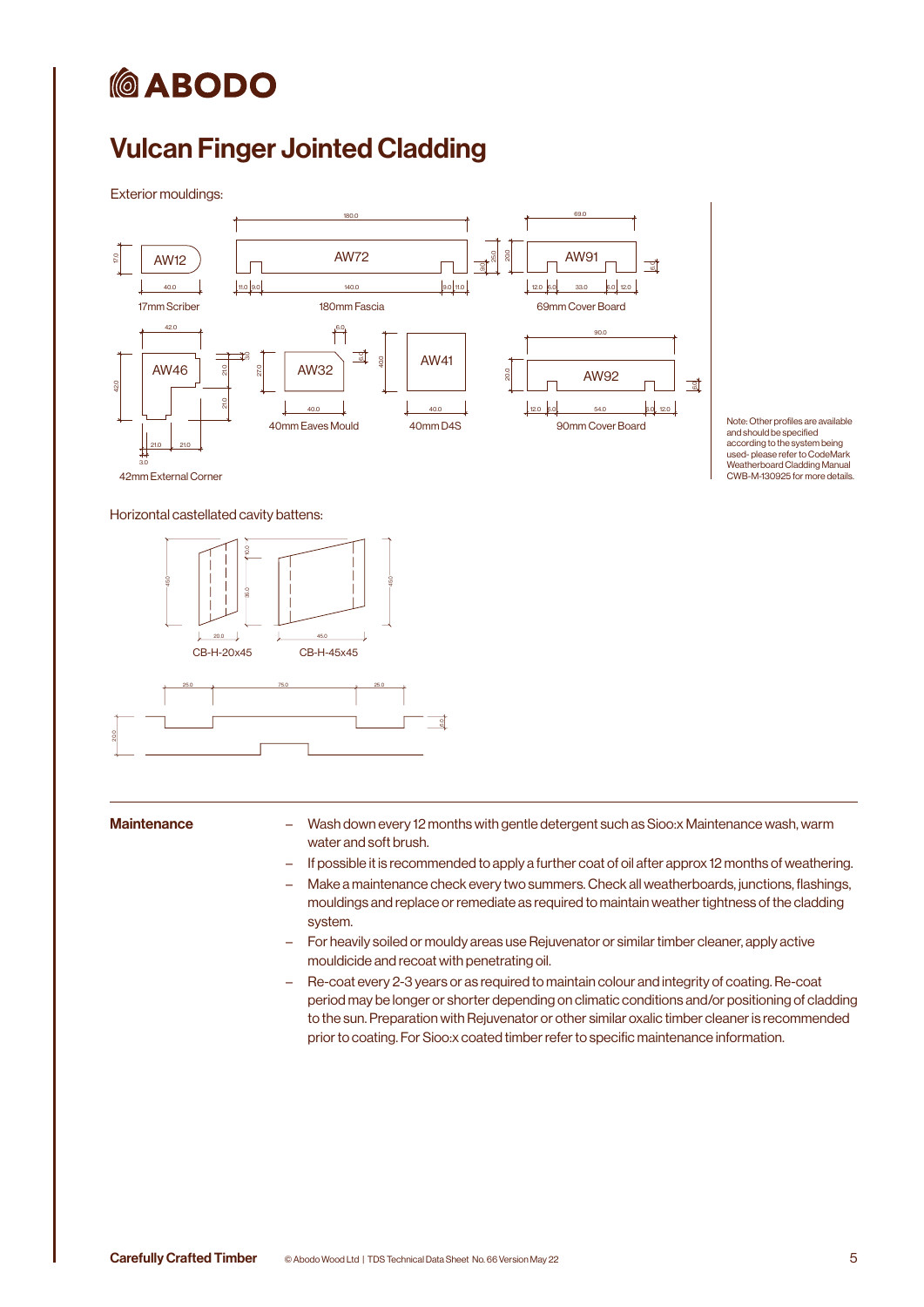# *<u>MABODO</u>*

## Vulcan Finger Jointed Cladding

### **Maintenance**

Lightening of the timber:



We cannot guarantee against wear or color changes to any products which result from weather, sun, wind and/or the natural aging process of the wood.

Surface checking: – Checking (cracks) may be observed on the face and ends of Vulcan timber. Checks are acceptable to install. Checking may become more apparent as the material weathers naturally in place. Fibre pull at laminated glue lines is also possible. These are not defects and are considered a natural part of this wood product. Maintenance with a coating and thorough sealing of end grains with wax sealer will improve long term weathering characteristics.



### Abodo flashings

0000000

AWF1 Abodo WB10 Horizontal Base Cavity Closer S/Steel 3m



AWF4/ AWF2 Abodo Unhemmed Corner Flashings S/Steel 100x100 mm/ 120x120mm 3m



AWF3 Abodo Window Jamb Flashing S/Steel 3m